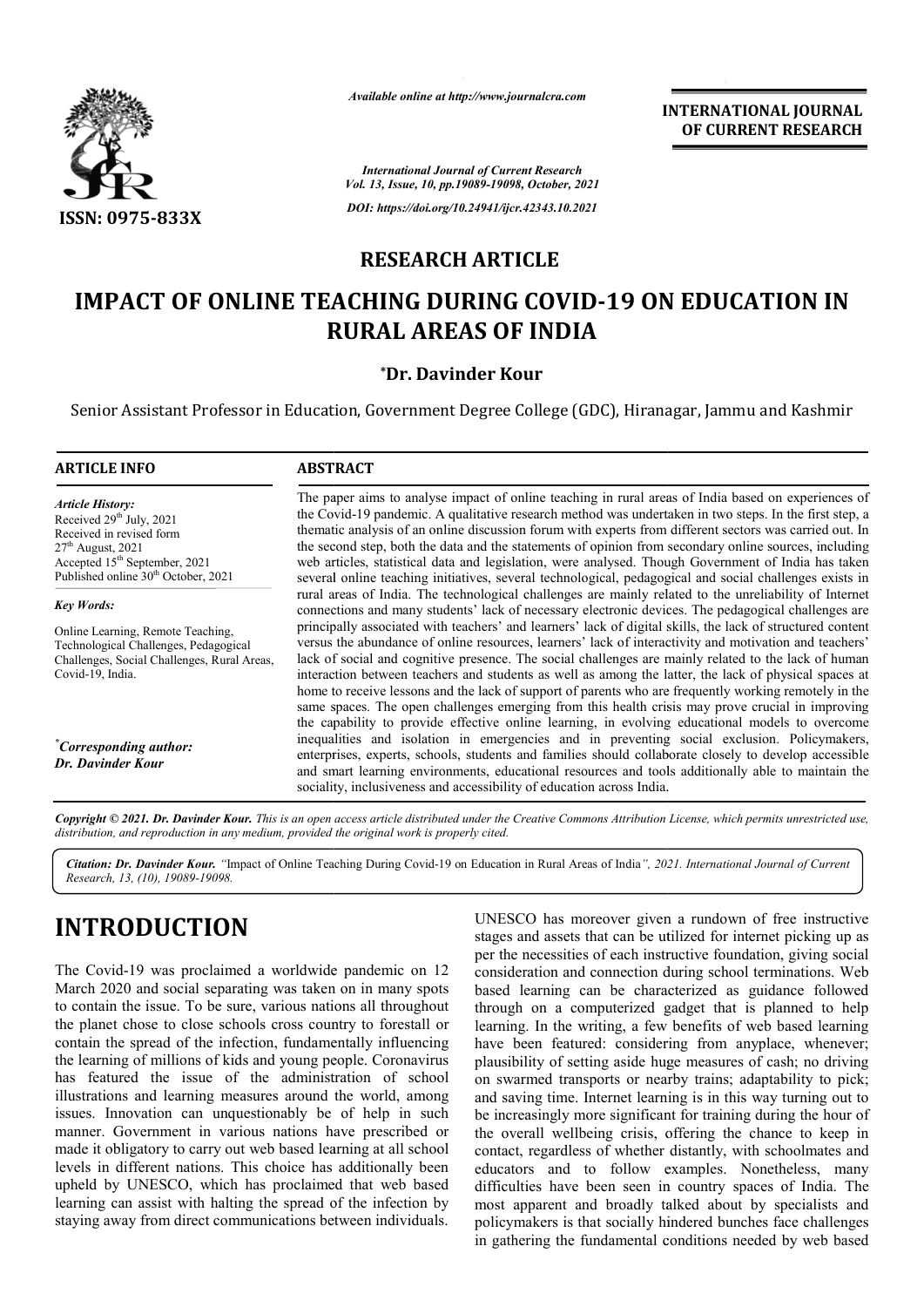learning. The following area presents past investigations on internet learning in crisis circumstances. Lockdowns and the ensuing conclusion of instructive foundations appear to have enhanced the hole among rich and destitute individuals, not simply between the Global North and the Global South, yet in addition inside nations. School terminations could adversely affect students from lower financial foundations, extending the hole with their more advantaged peers. To be sure, on the one side, there is the principle objective of protecting wellbeing, while on the opposite side the previously mentioned issues are arising. The reception of internet learning in a circumstance of crisis addresses a need, yet it has additionally animated specialists, policymakers, residents, instructors and students to look for new arrangements. This is creating a shift from the idea of internet figuring out how to crisis remote educating, which addresses a transitory shift of informative conveyance to an other conveyance mode because of emergency conditions. Consequently, new difficulties and openings at a social and innovative level might arise. It is an encounter that empowers us to ponder the various methodologies and examples learned in various nations and also gives a chance to discover new arrangements. Truth be told, more prominent reflection on and investigation of social difficulties identified with the current pandemic and all the more by and large to worldwide emergencies are vital.

There are a few investigations on internet getting the hang of during crises. Other than affirming and building up the difficulties recognized by past research, our review gives a structure on the chances, difficulties and illustrations learned in various nations during the Covid-19 crisis, with an exceptional spotlight on Italy. Albeit past examinations have offered a few ways to follow, they don't give explicit activities getting from examples learned. Our review plans to add to filling this hole. For sure, beginning from the past works, and improved by an internet based conversation discussion and information from auxiliary sources with respect to Italy, we remove difficulties and recommendations for activity to confront these equivalent difficulties, that various entertainers (policymakers, educators, and so on) should carry out to confront the progressing and arising difficulties. Joined Nations, indeed, to relieve the unfortunate results of the Covid-19 on schooling, are empowering governments and partners to make moves and to speed up changes in methods of conveying quality training, abandoning nobody. Comprehensive changes in instruction conveyance through schooling venture and changes at the administration level are important. This pandemic can be a chance and an activity for crisis remote instructing to assess arose difficulties during crises and foster a sound internet based training methodology for some other crises or catastrophic events that might conceivably occur later on. Training frameworks all throughout the planet are confronting a remarkable test in the wake of enormous school terminations ordered as a feature of general wellbeing endeavors to contain the spread of Covid-19. Administrative offices are working with worldwide associations, private area accomplices and common society to convey training distantly through a blend of advancements to guarantee congruity of educational program based review and learning for all. Moreover, one of the points of The Global Education 2030 Agenda of UNESCO is the quality training which intends to guarantee comprehensive and evenhanded quality instruction and advance long lasting learning openings for all. In this specific situation, more consideration is essential on how innovation and learning can be coordinated adequately, including the

crucial job of instructors, and the understudies' requirements. In this way, dissect difficulties identified with crisis remote instructing and show recommendations for activity to confront these difficulties; these proposition are addressed to government, leaders and partners to certification quality in training. The reason for the paper is to think about the outline of assessments by specialists coming from an internet based conversation gathering and the information examination of the Italian contextual analysis, and which served to prove proposition for activity as critical to meeting the new difficulties recorded. Therefore, a subjective exploration technique was embraced in two stages. In the initial step, a topical examination of an internet based conversation discussion was done. This gathering included specialists concerning the difficulties looked during the current emergency. In the subsequent advance, we did an investigation of auxiliary internet based sources, similar to web articles, factual information and enactment, to dissect sway on rural regions in India.

### **LITERATURE REVIEW**

In spite of the emergency delivered by Covid-19 pandemic, internet learning has empowered many individuals to keep educating and learning without interference. The pandemic emergency is the justification for the largest experimentation in internet based schooling universally. Nonetheless, an efficient way to deal with comprehension the upsides and downsides of internet learning and for contributing, arranging and conveying it is important, given its wide execution and extension. During the school terminations, existing imbalances associated with various financial circumstances have expanded basically because of the accompanying reasons: (I) absence of assets, including admittance to instructive innovations and the Internet; and (ii) absence of actual spaces to complete locally established taking in among families from more unfortunate foundations, who come up short on the fundamental abilities to help their youngsters, particularly in regards to auxiliary training. There is some proof that school terminations can create critical misfortunes in instructive accomplishment, specifically for burdened understudies. These components have brought about a huge hole in how youngsters have been picking up during this crisis period. In country regions where most of understudies don't approach the Internet and sufficient learning conditions, such disparities are significantly more obvious. To conquer these challenges, foundations ought to give more sufficient e-learning stages to build admittance to the Internet and foster an intelligent learning approach. In addition, it is important to give studios or preparing to educators and understudies to work on their innovative and academic skills in web based mastering. The subject of incorporation is focal when we think about crisis remote educating. Incorporation might have various attributes in rural areas of India. The benefits and constraints of utilizing internet learning in rustic regions have been broke down. This investigation discovered that internet learning was an adaptable and viable source that permits understudies to become self-coordinated students, in spite of the fact that detriments identified with the failure to instruct and learn down to earth and clinical work were likewise featured. One more criticality was addressed by the absence of quick input for understudies. Accordingly, the creators suggested preparing personnel and creating illustration plans with decreased intellectual burden and expanded interactivities. It is important to carry out clear strides in applying web based learning, like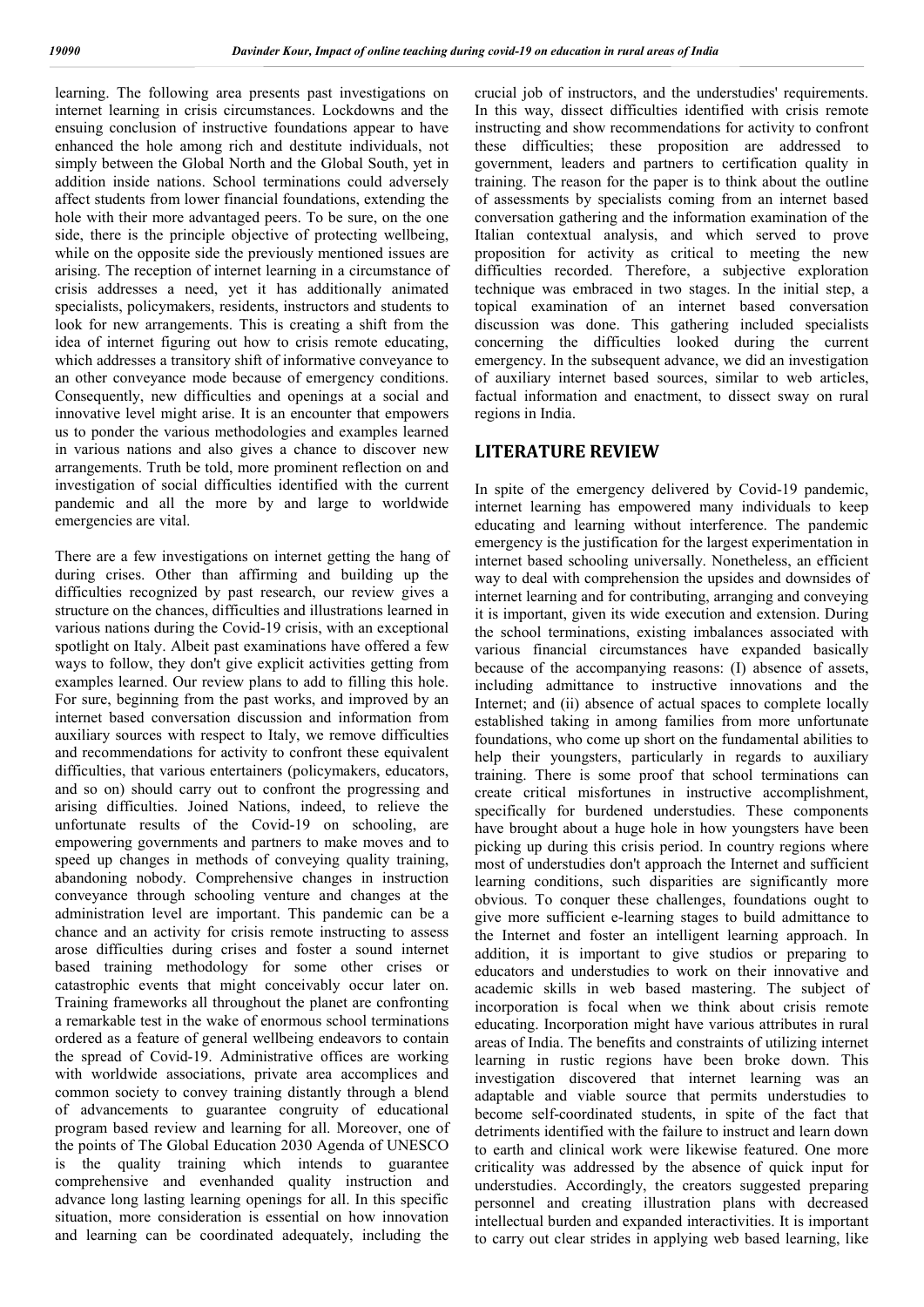getting ready offices, preparing with current innovation, giving rules to instructors and understudies, offering intelligent interactive media materials in accordance with the current educational program and guaranteeing an assessment framework with a question bank. This Covid-19 pandemic might speed up certain progressions in instructive models dependent on the upsides and downsides of the innovation utilized for learning purposes. Thomas and Rogers, beginning from their encounters of internet getting the hang of during the pandemic crisis, have seen that school-gave IT frameworks are much of the time excessively costly, lumbering and straightaway leave date. They recommend moving to individual gadgets incorporated into schools. In addition, they suggest that policymakers boost and urge organizations to create connecting with and incredible instructive games and learning conditions. To gamify schooling will empower youngsters' commitment and interest. Eder moreover recommends utilizing TV or radio for web based learning to arrive at students who need admittance to the Internet, albeit this expects time to plan and program content. All things considered, it is important that various media like radio and TV were likewise utilized in 2014 during the Ebola emergency. Besides, during the current emergency, a few nations have utilized various modalities for web based figuring out how to keep away from the issue of the computerized partition.

**Study Findings:** Multiple free e-Learning stages have been created by the Government of India (GoI). The point of free e-Learning stages is to make the schooling available to the most impeded. The GoI has fostered a few free e-Learning stages for the students across different branches. The point of free e-Learning stages is to keep the learning and the showing framework continuous and progressing. To defeat the Covid-19 pandemic, the GoI has taken a few drives through the Ministry of Education and University Grant Commission. Not one but rather many free e-Learning stages have been created and dispatched by the Government of India at the appointed time. Free e-Learning stages created by the GoI contain different courses that can be gotten to by the understudies, instructors, experts and students. The substance are accessible as sound, video, show, PDFs, tests and so forth.

*Swayam*: The objective of SWAYAM is to provide a learning platform to all, including the most disadvantaged. It hosts almost all the courses taught in classrooms from Class 9 till post-graduation. *Diksha*: This is an initiative of the National Council of Educational Research and Training, Ministry of Education, Government of India. DIKSHA can be accessed at diksha.gov.in by the learners and teachers across the country. It currently supports various courses of NCERT, CBSE and SCERTs across India.

*e-ShodhSindhu*: It will continue to provide current as well as archival access to more than 10,000 peer-reviewed journals and a number of bibliographic, citation and factual databases to its member institutions.

*e-PG Pathshala*: It is an initiative taken by the MHRD under its National Mission on Education through ICT, which is being executed by the UGC. The platform, epgp.inflibnet.ac.in provides interactive e-content in 70 subjects across all disciplines of social sciences, arts, fine arts and humanities, natural & mathematical sciences.

*Swayam Prabha*: It consists of 34 DTH channels, which is devoted to telecasting high-quality educational programmes on 24X7 basis. The course contents are provided by NPTEL, IITs, UGC, CEC, IGNOU, NCERT and NIOS.

**NPTEL:** The National Programme on Technology Enhanced Learning was initiated by IIT Bombay, IIT Delhi, IIT Kanpur, IIT Kharagpur, IIT Madras, IIT Guwahati, IIT Roorkee along with Indian Institute of Science, Bangalore in 2003. NPTEL platform, nptel.ac.in provides open online courses around engineering and core science subjects.

These free e-Learning portals created by the GoI give a special chance to the understudies, instructors, and experts to team up and share their insight. This drive ensures that schooling is a continuous interaction. Free e-Learning stages give autonomy of getting to the courses whenever and anyplace.

**Challenges of Online Learning:** Online teaching in rural areas of India has given a huge lift to web based picking up, opening up new freedoms and reflections for the instructive framework. As per the conversation completed inside the discussion, the Covid-19 pandemic experience is introducing various difficulties that ought to be addressed to foster new procedures and educational methodologies, framework and stages explicitly intended for web based instructing. These new techniques should be created in an interdisciplinary and all encompassing point of view that will expect and evaluate likely ramifications and social assumptions. For sure, the Covid-19 pandemic has clarified that advancements alone don't address a panacea. The drawn out disparity holes between understudies in various circumstances in instruction frameworks have regularly been featured during the Covid-19 pandemic period. Understudies and educators have confronted various snags in remote instructing because of the current limits identified with innovative, educational and social difficulties, which will be examined in the accompanying segments.

*Technological Challenges:* Technological difficulties are fundamentally identified with an absence of Internet network and electronic gadgets. This issue might expand disparities through lopsided admittance to the innovation required by understudies and instructors. For sure, not all students approach the important advances to exploit online schooling like a quick Internet association and an incredible PC. These issues particularly influence many impeded families, yet in addition working class families with various kids, or guardians who are occupied with savvy working. In addition, there are contrasts among country and metropolitan spaces of India. In rustic regions, specifically, there are a few deterrents to getting to laptops and desktops across India. One significant issue saw in rustic regions was inadequate data transfer capacity, creating postponements or association disappointments during examples and video gatherings. Truth be told, not all topographical regions are reached by a broadband association. This implies that sometimes there is a primary hole that addresses a deterrent for individuals association. This issue was additionally said to happen in Estonia, where computerized instruments are essential for ordinary learning and e-learning days are important for educational plans. The computerized learning conditions made were not intended for such serious use as in the pandemic emergency, bringing about breakdown in the initial not many days when all schools attempted to run them.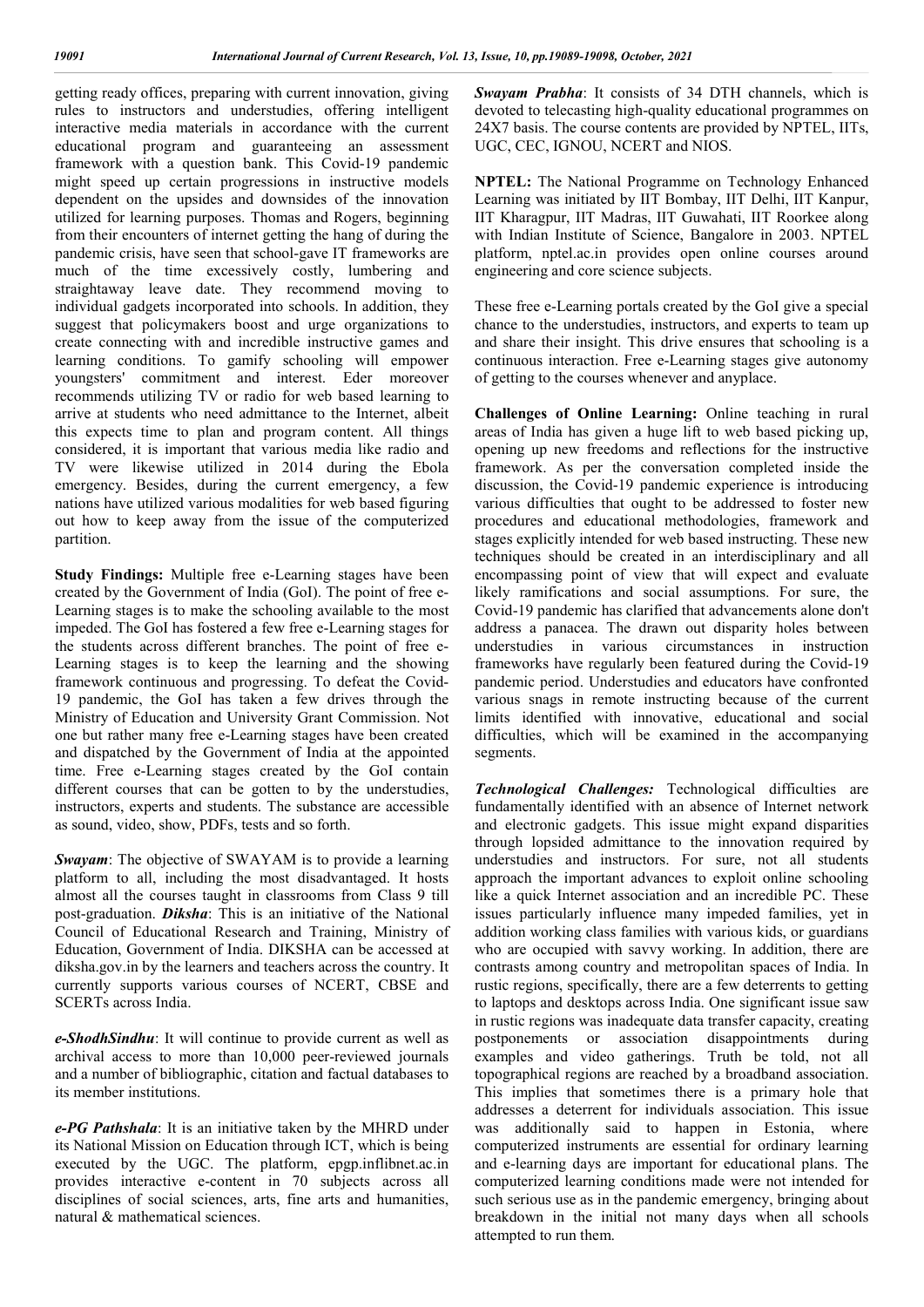Accordingly, as a matter of first importance, it is important to beat issues identified with associations, thinking about the execution of 4G innovations. The huge scope spread of 4G would permit a more effective association and in this way, an improvement in web-based execution and the sorts of advancements that can be utilized at distance. This is a technological issue, yet in addition a test associated with administration and arrangements identified with the reception of 4G in rustic regions. The illustrations learned in different nations can work with new reflections about the best advances and ways to deal with use later on. In certain spaces, the public authority gave internet learning classes broadcast by means of TV for grade school understudies, with on the web/distance picking up beginning the day after the lockdown. This permitted all families to be reached and figuring out how to recommence right away. This is a potential methodology that requires an undeniable degree of focal coordination. A particularly certain encounter of utilizing TV is vital on the grounds that it empowers us to think about the utilization of a medium that is generally accessible and open to families, especially in rustic regions. All things considered, TV has not assumed a huge part in distance adapting particularly in country regions where ignorance rates were high. Television can assume a part among the different innovations proposed. Different issues underlined by the specialists were morals, protection and copyright identified with the concentrated utilization of online gadgets by students and to performing on the web assessments because of misrepresentation discovery. Likewise, the wonders of utilizing assets without makers' consent, accreditation and appropriate oversight were advanced. Thus, activities that increment mindfulness among clients and safe framework for instructional classes for kids were supposed to be fundamental.

*Pedagogical Challenges:* There isn't just advancement connected to mechanical viewpoints yet in addition the rise of new instructive perspectives. Web based learning infers changing the methodologies utilized in up close and personal illustrations. Advancements in instructing strategies are accordingly expected to draw in understudies, animating their proactive conduct, which is hard to acquire when one is just associated on the web. Specifically, new ways to deal with keep up with kids' consideration and interest on a screen for quite a while are required. As a matter of first importance, to design a sufficient academic course for remote instructing, it is important to expand the mechanical abilities of all the entertainers in question. In rustic regions, challenges identified with holes in advanced proficiency in schooling among instructors, understudies and guardians were said to have arisen. Educators ought to be prepared to increment advanced and other explicit abilities for online training to enough arrangement and execute an inventive instructive program. In spite of the fact that understudies are generally exceptionally acquainted with the utilization of computerized gadgets, they may not be ready to get remote educating and it is very hard to catch their consideration. Moreover, guardians might not have the important instructive level and language ability as far as advanced abilities. In rural areas of India, elementary schools specifically have never broadly explored different avenues regarding internet learning, particularly in a crisis circumstance. All things considered, the gigantic measure of content and data accessible on the web, habitually organized and arranged substance for grade schools, are restricted; instructors have attempted to put together and give organized substance, and guardians were grumbling that they didn't have

the foggiest idea how to assist kids with schoolwork. During this pandemic lock-down, when youngsters were approached to get associated for their illustrations, guardians were much of the time engaged with brilliant working. In addition, because of the absence of appropriate advanced gadgets, a few understudies had to utilize a cell phone to watch illustrations without improved computerized content. Albeit portable learning offers the chance of omnipresent figuring, there are numerous mechanical constraints identified with the substandard usefulness included contrasted with work stations. It is likewise important to manage the issue of streamlining the learning of advanced substance for cell phones. Upgrading content permits diminishing the time spent utilizing cell phones, which addresses a basic issue for understudies' degrees of consideration and fixation. An open inquiry is the utilization of internet learning for small kids in kindergarten. For instance, in Italy, kindergarten and preschool instructors imparted kids' melodies to guardians, short instructive recordings with basic games and readings told by the educators to keep in touch with kids. There is a wide discussion in the writing identified with the kinds of outcomes of youngsters' utilization of ICT gadgets before they arrive at young. Oftentimes, families additionally have various perspectives towards innovation and web based learning.

Numerous colleges and schools of India had as of now began to acquaint encounters of internet learning with decrease costs. Accordingly, they have experienced less challenges comparative with different degrees of tutoring. Coronavirus is proposing a speed increase toward this path. There are numerous internet learning openings presented by colleges and the deal is developing as an outcome of the Covid-19 pandemic. This issue opens a reflection on the exemplary model of colleges and on the advancement of a half breed model that empowers understudies to not be completely present, consequently decreasing expenses for families and making college access more comprehensive. During the gathering conversation, the requirement for governments to make a move in the exceptionally present moment to characterize procedures zeroing in on computerized schooling appraisal was engaged. Covid-19 pandemic has likewise given a lift to the open training assets approach, identified with connectivism hypothesis. This drive empowers the assortment of a lot of free instructive materials accessible. This free substance could be utilized during illustrations. The utilization of numerous channels and guaranteed assets made accessible by various establishments require preparing on the most proficient method to get to these substance. A lot of content isn't generally usable; for sure, this substance should be coordinated. This can be worked with by building networks for sharing such substance in a systematized manner, accordingly expanding normal information. This can likewise help educators and teachers to defeat the criticalities and hardships of utilizing an agreeable methodology. Nonetheless, a few specialists were condemning of this methodology in light of the fact that, according to a business perspective, a few establishments may begin gathering every free material and charging for them. The presence of web based picking up during crisis periods empowers understudies to stay in contact with their educators and furthermore with different understudies. Notwithstanding, some central questions are building a feeling of local area among students and instructors and delivering intuitive and connecting with illustrations where all understudies additionally know one another.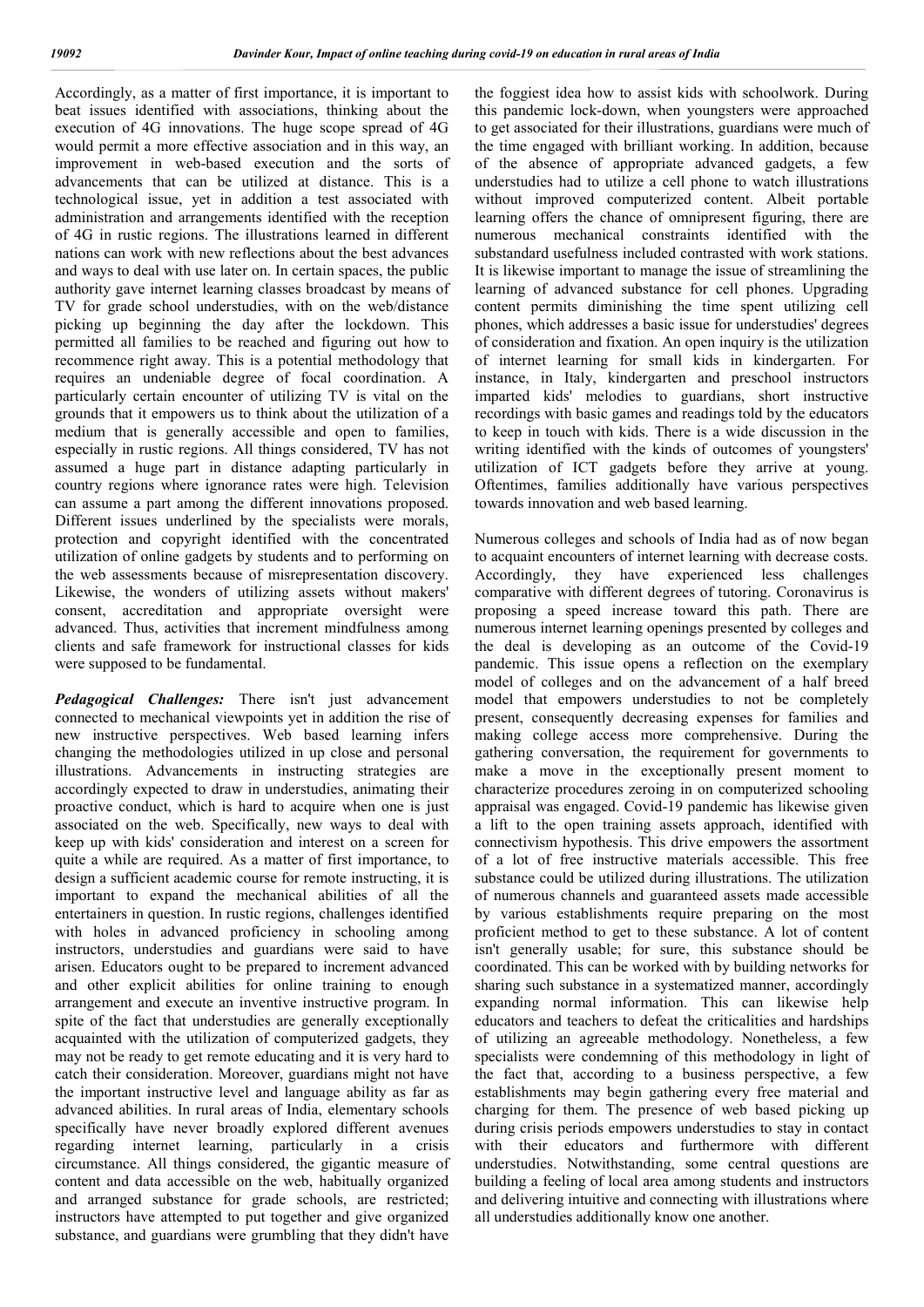The commitment issue can likewise be overwhelmed by utilizing participatory ways to deal with instruction related to the utilization of online advancements. The utilization of cocreation stages in internet learning was additionally recommended, in which understudies can turn out to be more involved, in any event, taking part in making content for illustrations.

*Social Challenges:* The crisis was said to address a decent chance to secure practices that advance autonomy and obligation from the understudies' side. Nonetheless, one of the principle constraints is the deficiency of human cooperation among instructors and understudies just as among understudies. Subject matter authorities agree, albeit the utilization of ICT devices resembles a lengthy arm for understudies all throughout the planet who feel OK with them, there is not a viable alternative for appropriate instructor understudy connection. To relieve issues of consideration, the specialists proposed utilizing a mixed methodology, sooner rather than later. Mixed learning is characterized by as the smart combination of up close and personal and web based learning encounters. It empowers view of human variables to be heightened and supports sensations of local area having a place. Absolutely, mixed learning works with association, further developing joint effort and social connections among students and among students and educators. Later on, when typical training exercises will actually want to continue, a harmony between learning at school and internet learning ought to be set up. Web based learning is something that can supplement eye to eye examples.

A significant test is to help understudies with extraordinary requirements in their learning exercises moderating any danger of imbalance and weakness. What do we do about schools of youngsters with mental or actual weaknesses? This inquiry requires another instructive methodology, thinking about the potential benefits of innovation. Online teaching instructing likewise presents a few difficulties for guardians and instructors. During such a crisis, they may likewise be working distantly. This creates an issue identifying with the accessibility of ICT gadgets for all individuals from a family. In the event that all individuals are working at home, there is additionally an issue of actual space where every individual can get an illustration or do her or his work.

The co-ordinations of web based learning must be painstakingly thought of. To be sure, not all families have adequate spaces to be utilized by their youngsters. Additionally, web based instructing for kids every now and again requires guardians' essence, which might make it incomprehensible for them to offset their work exercises with supporting their youngsters during their internet learning experience. Moreover, a few guardians don't have sufficient proficiency to help learning at home. Online learning is opening up new freedoms that are not really connected to crises. Guardians view at this experience as a decent chance for executing internet learning at max throttle, specifically for families who travel a ton, who work abroad, who have explicit necessities, etc. This last sign is extremely fascinating are now profoundly knowledgeable about ICT. Hence, the center issue is to see how internet learning can be utilized and coordinated with up close and personal learning, furthermore thinking about that a considerable lot of the difficulties are additionally associated with the need to defeat mechanical holes

### **Conclusion**

Online teaching has permitted schools, schools and colleges in India to give adapting generally undisrupted during the lockdown constrained by the Covid-19 pandemic. In any case, there are a few difficulties to be confronted. The consequences of the investigation of the internet based conversation discussion with worldwide specialists and optional information have uncovered a few innovative, educational and social difficulties, furthermore affirmed by the reference writing. The mechanical difficulties are for the most part identified with the trickiness of Internet associations when huge number of understudies and laborers are at the same time associated just as the absence of innovative gadgets for some understudies. This perspective has been underlined by various examinations, especially in provincial spaces of India. The academic difficulties are related with instructors' and understudies' absence of advanced abilities, the absence of organized substance versus the plenitude of online assets, students' absence of intuitiveness and inspiration and the social and intellectual issues that educators and schools should address in the present circumstance. The absence of intelligence and inspiration of understudies is associated with the social test identified with the deficiency of human connection among instructors and understudies just as among understudies. To support kids' commitment and interest, our outcomes recommend the utilization of more intuitive assets to gamify schooling. Also, there are issues identified with the absence of physical spaces at home where examples can be gotten and, at times, an absence of parental help.

Online teaching ought to turn into a need for policymakers in country regions. Examples gained from this Covid-19 emergency empower us to demonstrate difficulties and proposition for activity to confront these equivalent difficulties addressed to policymakers so they can address a portion of the open difficulties. Here we consider the synopsis of sentiments by specialists coming from the internet based conversation discussion and the information examination of the Italian contextual analysis which served to prove the accompanying proposition for activity to react to the recognized difficulties. Dependable organization foundation should be created. Instructors, understudies and guardians should have network that permits them to have the option to take examples distantly in any event, when others in a similar house are doing other internet based exercises. Truth be told, the aftereffects of the web-based conversation gathering underlined that the concentrated utilization of organizations during the pandemic emergency has delivered association disappointments in provincial regions, which is innovatively exceptional. More reasonable gadgets should be given. Gadgets, for example, tablets or PCs to be associated ought to be more affordable and GoI should give families motivating forces to get them. Every one of the elaborate entertainers should have appropriate gadgets to follow an example distantly in the most agreeable manner. This issue was underlined by the specialists, specifically for families with more than one kid. Many investigations shows that numerous families don't have a PC or work area, despite the fact that this nation has the most noteworthy pace of responsibility for telephones in rustic regions. GoI can assume a vital part in boosting offices and framework for web based learning. This is likewise in accordance with the activity intend to help people, instructive foundations and training frameworks to more readily adjust forever and work during a time of quick computerized change.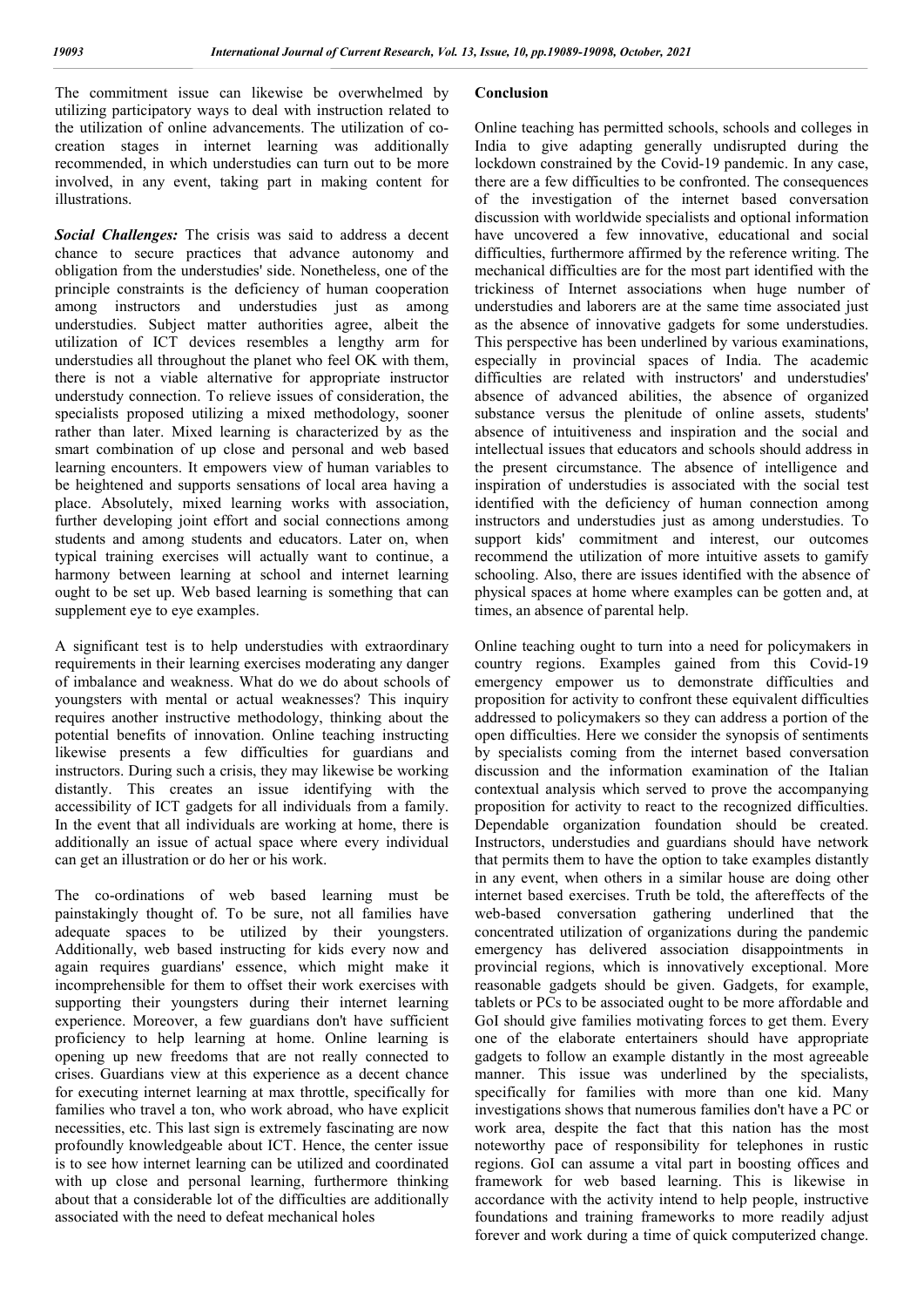Different modalities (telecourses, TV, radio, online courses) ought to be utilized to give available learning encounters to understudies in provincial regions. Efficient preparing drives ought to be given to work on educators' and students' innovative abilities corresponding to new arising models and approaches empowering the viable utilization of internet learning. The aftereffects of this review uncovered that in country spaces of India there are difficulties identified with holes in computerized proficiency in instruction among educators, understudies and guardians. An clear and consistent plan ought to be created, giving organized and arranged instructive material (content, techniques and shared objectives) and more satisfactory e-learning stages by utilizing intuitive appropriate advanced learning assets (video, movements, tests and games) to keep up with understudies' consideration. For instance, in Italy, there arose on one hand a wide decision of mechanical stages and on the other ineffectively coordinated and guaranteed content for web based learning. Co-creation stages could be created and made accessible, empowering interest in content creation and their consideration in the learning system. Methodologies for correspondence and advanced training appraisal should be made. The absence of understudy criticism has additionally been expressed. As indicated by the specialists who took part in the discussion, instructors ought to convey reliably and regularly with understudies so they don't feel confined and befuddled. They ought to keep in touch with understudies, for instance by making a local gathering, sending them messages double a week and setting up an as often as possible posed inquiries segment so all understudies can profit from other understudies' inquiries. The specialists underscored that a local area of students and educators can be worked by expanding human digital communication. A mixed methodology ought to be utilized at whatever point conceivable to support a sensation of local area having a place, in this way working on friendly connection and coordinated effort among students and among students and instructors. Most authorities on the matter would agree, understudies need vis-à-vis cooperations, so vis-à-vis illustrations should supplement online examples. Advancements that utilization virtual and increased reality should be improved, making them generally open and along these lines seriously captivating and comprehensive, to invigorate understudies' association and connection. Subject matter authorities agree, a few issues incorporate understudies' internet based inspiration and association. The execution of these new innovations in web based educating could help in such manner.

The utilization of insightful advances for remote educating, as man-made brainpower, should be supported to empower customized, comprehensive and participatory web based learning ways. This can open up additional opportunities and offer added benefit to internet learning, as long as it is coordinated with the educational techniques utilized by educators. Truth be told, in this review a need to customize learning and make it more viable arose. More comprehensive devices, stages and gadgets considering distinctive web content openness rules should be created to make computerized learning assets open to a more extensive scope of individuals with incapacities. The open difficulties arising out of this wellbeing emergency might demonstrate vital in working on the ability to give compelling internet learning, in developing instructive models to defeat disparities and disconnection in crises and in forestalling social avoidance. Policymakers, endeavors, specialists, schools, understudies and families ought to work together near foster available and keen learning conditions, instructive assets and apparatuses also ready to keep up with the sociality, comprehensiveness and openness of training across India.

## **REFERENCES**

- Bol, T. 2020. Inequality in home schooling during the corona crisis in the Netherlands. *First Results LISS Panel.*
- Braun, V. and Clarke, V. 2006, Using thematic analysis in psychology. *Qual. Res. Psychol. 3*, 77–101.
- Brown, C. 2017. Advantages and Disadvantages of Distance Learning. Available at: https: *HYPERLINK "https://www.eztalks.com/elearning/advantages-anddisadvantages-of-distance-learning.html"//* HYPERLINK "https://www.eztalks.com/elearning/advantages-anddisadvantages-of-distance-learning.html"www.eztalks. com *HYPERLINK* 
	- *"https://www.eztalks.com/elearning/advantages-anddisadvantages-of-distance-learning.html"/* HYPERLINK "https://www.eztalks.com/elearning/advantages-anddisadvantages-of-distance-learning.html"elearning *HYPERLINK*
	- *"https://www.eztalks.com/elearning/advantages-anddisadvantages-of-distance-learning.html"/* HYPERLINK "https://www.eztalks.com/elearning/advantages-anddisadvantages-of-distance-learning.html"advantages-anddisadvantages-of-distance-learning.html HYPERLINK "https://www.eztalks.com/elearning/advantages-anddisadvantages-of-distance-learning.html"
- Campbell, M.K et al. 2001. Health behavior changes after colon cancer: A comparison of findings from face-to-face and on-line focus groups. *Fam. Community Health*, *24*, 88– 103.

Bernard, R.M. et al. 2009. A meta-analysis of three types of interaction treatments in distance education. *Rev. Educ. Res. 79*, 1243–1289. Bijeesh, N.A. 2017. Advantages and Disadvantages of Distance Learning. Available online: http: *HYPERLINK "http://www.indiaeducation.net/onlineeducation/articles/advantages-and-disadvantages-of* $distance learning.html''$ // "http://www.indiaeducation.net/onlineeducation/articles/advantages-and-disadvantages-ofdistancelearning.html"www. indiaeducation.net *HYPERLINK "http://www.indiaeducation.net/onlineeducation/articles/advantages-and-disadvantages-of*distancelearning.html"/
HYPERLINK "http://www.indiaeducation.net/onlineeducation/articles/advantages-and-disadvantages-ofdistancelearning.html"online-education *HYPERLINK "http://www.indiaeducation.net/onlineeducation/articles/advantages-and-disadvantages-of* $distance learning.html''/$ "http://www.indiaeducation.net/onlineeducation/articles/advantages-and-disadvantages-of $distance$ learning.html"articles *"http://www.indiaeducation.net/onlineeducation/articles/advantages-and-disadvantages-of*distancelearning.html"/
HYPERLINK "http://www.indiaeducation.net/onlineeducation/articles/advantages-and-disadvantages-ofdistancelearning.html"advantages-and-disadvantages-ofdistancelearning.html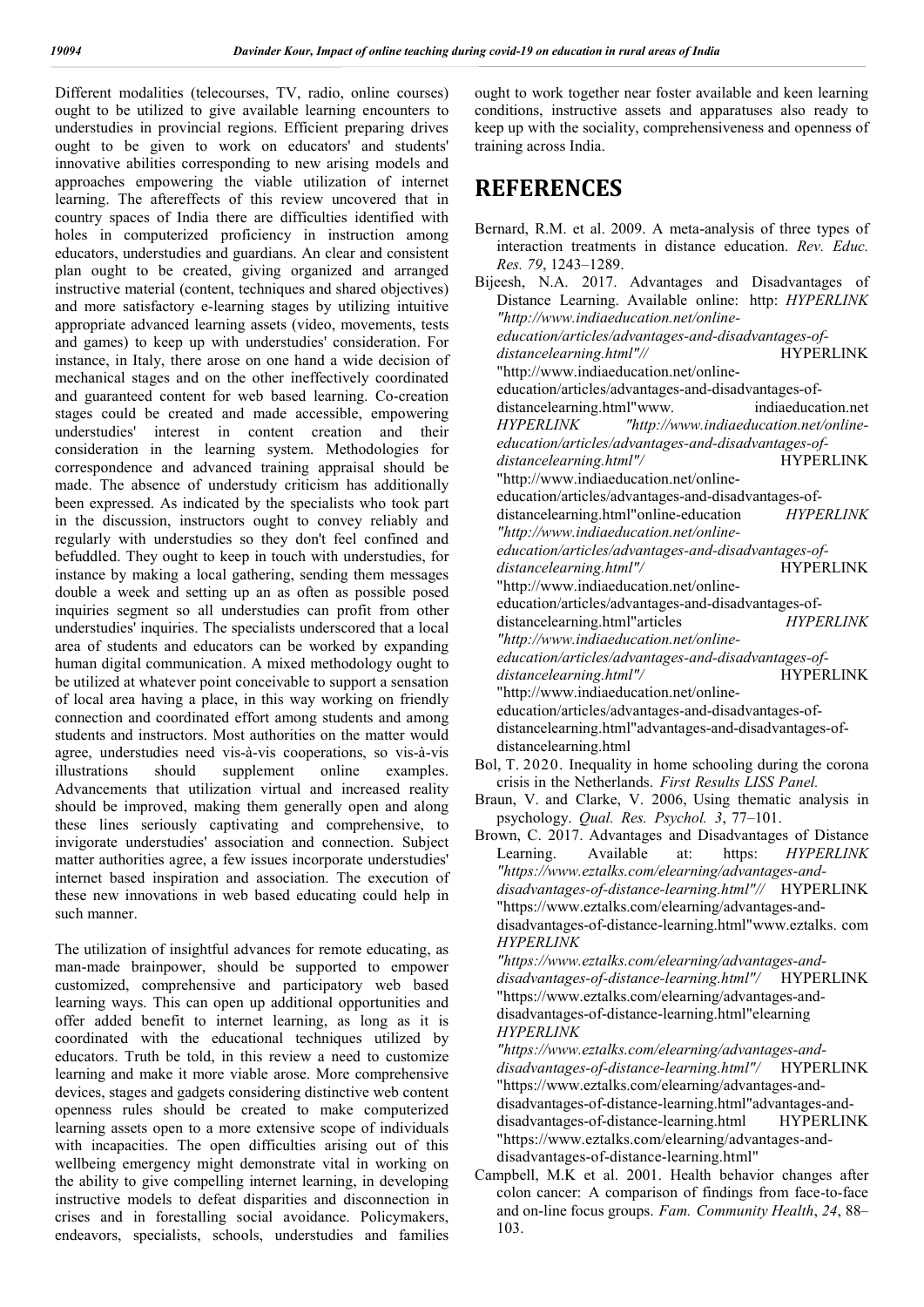Clark, R.C. and Mayer, R.E. 2016. *E-Learning and the Science* of Instruction, 4<sup>th</sup> ed.; Wiley: Hoboken, NJ, USA.

- D'Andrea, A. Ferri, F. Fortunati De Luca, L.and Guzzo, T. 2009. Mobile devices to support advanced forms of elearning. In *Multimodal Human Computer Interaction and Pervasive Services*; Grifoni, P., Ed.; IGI Global: Hershey, PA, USA.
- Doyle, O. 2020. COVID-19: Exacerbating Educational Inequalities? Available at: http: *HYPERLINK "http://publicpolicy.ie/papers/covid-19-exacerbating*educational-inequalities/"// HYPERLINK "http://publicpolicy.ie/papers/covid-19-exacerbatingeducational-inequalities/"publicpolicy.ie *HYPERLINK "http://publicpolicy.ie/papers/covid-19-exacerbatingeducational-inequalities/"/* papers *HYPERLINK "http://publicpolicy.ie/papers/covid-19-exacerbatingeducational-inequalities/"/* HYPERLINK "http://publicpolicy.ie/papers/covid-19-exacerbatingeducational-inequalities/"Covid-19 HYPERLINK "http://publicpolicy.ie/papers/covid-19-exacerbatingeducational-inequalities/"-exacerbating-educationalinequalities *HYPERLINK "http://publicpolicy.ie/papers/covid-19-exacerbatingeducational-inequalities/"/ HYPERLINK "http://publicpolicy.ie/papers/covid-19-exacerbatingeducational-inequalities/"*
- Drane, C.; Vernon, L.; O'Shea, S. 2020. *The Impact of 'Learning at Home' on the Educational Outcomes of Vulnerable Children in Australia during the COVID-19 Pandemic*;, National Centre for Student Equity in Higher Education; Curtin University: Bentley, Australia.
- Eder, R.B. 2020**.** The remoteness of remote learning. *J. Interdiscip. Stud. Educ. 9*, 168–171.
- European Commission. 2020. The Digital Economy and Society Index (DESI). Available at: https: *//*ec.europa.eu*/*digital-single-market*/*en*/*desi
- European Commission. 2020. Responsible Research & Innovation. Available at: https: *HYPERLINK "https://ec.europa.eu/programmes/horizon2020/en/h2020 section/responsible-research-innovation"//* HYPERLINK "https://ec.europa.eu/programmes/horizon2020/en/h2020 section/responsible-research-innovation"ec.europa.eu *HYPERLINK*

*"https://ec.europa.eu/programmes/horizon2020/en/h2020 section/responsible-research-innovation"/* programmes *HYPERLINK* 

*"https://ec.europa.eu/programmes/horizon2020/en/h2020 section/responsible-research-innovation"/* HYPERLINK "https://ec.europa.eu/programmes/horizon2020/en/h2020 section/responsible-research-innovation"horizon2020 *HYPERLINK* 

*"https://ec.europa.eu/programmes/horizon2020/en/h2020 section/responsible-research-innovation"/* HYPERLINK "https://ec.europa.eu/programmes/horizon2020/en/h2020 section/responsible-research-innovation"en *HYPERLINK "https://ec.europa.eu/programmes/horizon2020/en/h2020 section/responsible-research-innovation"/* HYPERLINK "https://ec.europa.eu/programmes/horizon2020/en/h2020 section/responsible-research-innovation"h2020-section *HYPERLINK* 

*"https://ec.europa.eu/programmes/horizon2020/en/h2020 section/responsible-research-innovation"/* HYPERLINK "https://ec.europa.eu/programmes/horizon2020/en/h2020 section/responsible-research-innovation"responsibleresearch-innovation HYPERLINK

"https://ec.europa.eu/programmes/horizon2020/en/h2020 section/responsible-research-innovation"

- Eyles, A.; Gibbons, S.; Montebruno, P. 2020. Covid-19 school shutdowns: What will they do to our children's education? A CEP Covid-19 analysis Briefing note No. 001. Available at: http: *HYPERLINK "http://cep.lse.ac.uk/pubs/download/cepcovid-19-001.pdf"//* HYPERLINK "http://cep.lse.ac.uk/pubs/download/cepcovid-19- 001.pdf"cep.lse.ac.uk *HYPERLINK "http://cep.lse.ac.uk/pubs/download/cepcovid-19-001.pdf"/* HYPERLINK "http://cep.lse.ac.uk/pubs/download/cepcovid-19- 001.pdf"pubs *HYPERLINK "http://cep.lse.ac.uk/pubs/download/cepcovid-19-001.pdf"/* download *HYPERLINK "http://cep.lse.ac.uk/pubs/download/cepcovid-19-001.pdf"/* HYPERLINK "http://cep.lse.ac.uk/pubs/download/cepcovid-19- 001.pdf"cep HYPERLINK "http://cep.lse.ac.uk/pubs/download/cepcovid-19- 001.pdf"Covid-19 HYPERLINK "http://cep.lse.ac.uk/pubs/download/cepcovid-19-001.pdf"- 001.pdf HYPERLINK "http://cep.lse.ac.uk/pubs/download/cepcovid-19-001.pdf" Garrison, D.R. and Vaughan, N.D. 2008. *Blended Learning in*
- *Higher Education: Framework, Principles, and Guidelines*; Jossey-Bass: San Francisco, CA, USA. Guzzo, T.; Grifoni, P. and Ferri, F. 2012. Social aspects and
- Web 2.0 challenges in blended learning. In *Blended Learning Environments for Adults: Evaluations and Frameworks*; Anastasiades, P.S., Ed.; IGI Global: Hershey, PA, USA.

Hodges, C.; Moore, S.; Lockee, B.; Trust, T.; Bond, A. 2020.The di*ff*erence between emergency remote teaching and online learning. *Educ. Rev.* Available at: https: *HYPERLINK "https://er.educause.edu/articles/2020/3/thedifference-between-emergency-remote-teaching-andonline-learning"*// HYPERLINK "https://er.educause.edu/articles/2020/3/the-differencebetween-emergency-remote-teaching-and-onlinelearning"er.educause.edu *HYPERLINK "https://er.educause.edu/articles/2020/3/the-differencebetween-emergency-remote-teaching-and-online-learning"/* HYPERLINK "https://er.educause.edu/articles/2020/3/thedifference-between-emergency-remote-teaching-andonline-learning"articles *HYPERLINK "https://er.educause.edu/articles/2020/3/the-differencebetween-emergency-remote-teaching-and-online-learning"/* HYPERLINK "https://er.educause.edu/articles/2020/3/thedifference-between-emergency-remote-teaching-andonline-learning"2020 *HYPERLINK "https://er.educause.edu/articles/2020/3/the-differencebetween-emergency-remote-teaching-and-online-learning"/* HYPERLINK "https://er.educause.edu/articles/2020/3/thedifference-between-emergency-remote-teaching-andonline-learning"3 *HYPERLINK "https://er.educause.edu/articles/2020/3/the-differencebetween-emergency-remote-teaching-and-online-learning"/* HYPERLINK "https://er.educause.edu/articles/2020/3/thedifference-between-emergency-remote-teaching-andonline-learning"the-di *HYPERLINK "https://er.educause.edu/articles/2020/3/the-differencebetween-emergency-remote-teaching-and-onlinelearning"ff* HYPERLINK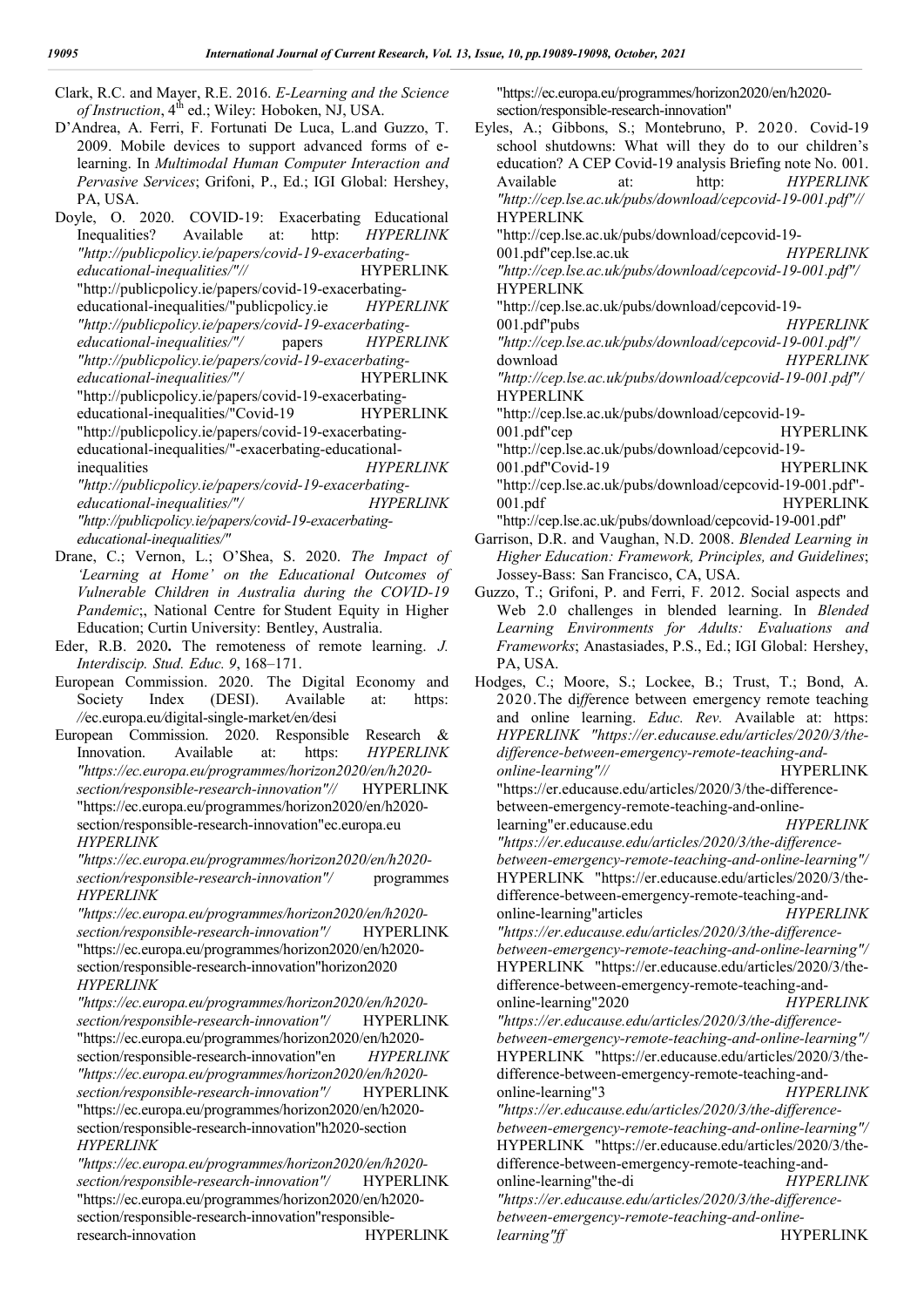"https://er.educause.edu/articles/2020/3/the-differencebetween-emergency-remote-teaching-and-onlinelearning"erence- between-emergency-remote-teaching-andonline-learning HYPERLINK "https://er.educause.edu/articles/2020/3/the-differencebetween-emergency-remote-teaching-and-online-learning" Ministry of Education, University and Research. 2020. Scuola, Presentate le Linee Guida per Settembre. Available at: https: *HYPERLINK "https://www.miur.gov.it/web/guest/- /scuola-presentate-le-linee-guida-per-settembre"//* HYPERLINK "https://www.miur.gov.it/web/guest/- /scuola-presentate-le-linee-guida-persettembre"www.miur.gov.it *HYPERLINK "https://www.miur.gov.it/web/guest/-/scuola-presentate-lelinee-guida-per-settembre"/* HYPERLINK "https://www.miur.gov.it/web/guest/-/scuola-presentate-lelinee-guida-per-settembre"web *HYPERLINK "https://www.miur.gov.it/web/guest/-/scuola-presentate-lelinee-guida-per-settembre"/* HYPERLINK "https://www.miur.gov.it/web/guest/-/scuola-presentate-lelinee-guida-per-settembre"guest *HYPERLINK "https://www.miur.gov.it/web/guest/-/scuola-presentate-lelinee-guida-per-settembre"/* HYPERLINK "https://www.miur.gov.it/web/guest/-/scuola-presentate-lelinee-guida-per-settembre"- *HYPERLINK "https://www.miur.gov.it/web/guest/-/scuola-presentate-lelinee-guida-per-settembre"/* HYPERLINK "https://www.miur.gov.it/web/guest/-/scuola-presentate-lelinee-guida-per-settembre"scuola-presentate-le-linee-guidaper-settembre Ministry of Science and Education. 2020. Coronavirus— Organisation of distance teaching and learning in Croatia. Republic of Croatia. Available at: https: *HYPERLINK "https://mzo.gov.hr/news/coronavirusorganisation-ofdistance-"//* HYPERLINK "https://mzo.gov.hr/news/coronavirusorganisation-ofdistance-"mzo.gov.hr *HYPERLINK "https://mzo.gov.hr/news/coronavirusorganisation-ofdistance-"/* HYPERLINK "https://mzo.gov.hr/news/coronavirusorganisation-ofdistance-"news *HYPERLINK "https://mzo.gov.hr/news/coronavirusorganisation-ofdistance-"/* HYPERLINK "https://mzo.gov.hr/news/coronavirusorganisation-ofdistance-"coronavirusorganisation-of-distance- teachingand-learning-in- HYPERLINK "https://mzo.gov.hr/news/coronavirusorganisation-ofdistance-teaching-and-learning-in-croatia/3634"croatia *HYPERLINK "https://mzo.gov.hr/news/coronavirusorganisation-ofdistance-teaching-and-learning-in-croatia/3634"/* HYPERLINK "https://mzo.gov.hr/news/coronavirusorganisation-ofdistance-teaching-and-learning-in-croatia/3634"3634 HYPERLINK "https://mzo.gov.hr/news/coronavirusorganisation-ofdistance-teaching-and-learning-in-croatia/3634" Montacute, R. 2020.Social Mobility and COVID-19. Available at: https: *HYPERLINK "https://www.suttontrust.com/wpcontent/uploads/2020/04/ COVID-19-and-Social-Mobility-1.pdf"//* HYPERLINK "https://www.suttontrust.com/wpcontent/uploads/2020/04/ COVID-19-and-Social-Mobility-1.pdf"www.suttontrust.com *HYPERLINK "https://www.suttontrust.com/wpcontent/uploads/2020/04/*

*COVID-19-and-Social-Mobility-1.pdf"/* HYPERLINK "https://www.suttontrust.com/wpcontent/uploads/2020/04/ COVID-19-and-Social-Mobility-1.pdf"wpcontent *HYPERLINK* 

*"https://www.suttontrust.com/wpcontent/uploads/2020/04/ COVID-19-and-Social-Mobility-1.pdf"/* uploads *HYPERLINK* 

*"https://www.suttontrust.com/wpcontent/uploads/2020/04/ COVID-19-and-Social-Mobility-1.pdf"/* HYPERLINK "https://www.suttontrust.com/wpcontent/uploads/2020/04/ COVID-19-and-Social-Mobility-1.pdf"2020 *HYPERLINK "https://www.suttontrust.com/wpcontent/uploads/2020/04/ COVID-19-and-Social-Mobility-1.pdf"/* HYPERLINK "https://www.suttontrust.com/wpcontent/uploads/2020/04/ COVID-19-and-Social-Mobility-1.pdf"04 *HYPERLINK "https://www.suttontrust.com/wpcontent/uploads/2020/04/ COVID-19-and-Social-Mobility-1.pdf"/* HYPERLINK "https://www.suttontrust.com/wpcontent/uploads/2020/04/ COVID-19-and-Social-Mobility-1.pdf"COVID-19 HYPERLINK "https://www.suttontrust.com/wpcontent/uploads/2020/04/

COVID-19-and-Social-Mobility-1.pdf"-and-Social-Mobility-1.pdf "https://www.suttontrust.com/wpcontent/uploads/2020/04/C OVID-19-and-Social-Mobility-1.pdf"

Mukhtar, K.; Javed, K.; Arooj, M.; Sethi, A. 2020. Advantages, limitations and recommendations for online learning during COVID-19 pandemic era. *Pak. J. Med. Sci.*, 36.

Nagrale, P. 2013. Advantages and Disadvantages of Distance Education. Available at: https: *HYPERLINK "https://surejob.in/advantages-anddisadvantages-of*distance-education.html"// HYPERLINK "https://surejob.in/advantages-anddisadvantages-ofdistance-education.html"surejob.in *HYPERLINK "https://surejob.in/advantages-anddisadvantages-ofdistance-education.html"/* advantages-anddisadvantages-ofdistance-education.html HYPERLINK "https://surejob.in/advantages-anddisadvantages-ofdistance-education.html"

- Omodan, B.I. 2020. The vindication of decoloniality and the reality of COVID-19 as an emergency of unknown in rural universities. *Int. J. Sociol. Educ.*
- Outhwaite, L. 2020. *Inequalities in Resources in the Home Learning Environment (No. 2)*; Centre for Education Policy and Equalising Opportunities, UCL Institute of Education: London, UK.
- Owusu-Fordjour, C.; Koomson, C.K.; Hanson, D. 2020. The impact of Covid-19 on learning-the perspective of the Ghanaian student. *Eur. J. Educ. Stud.*
- Rudnick, A. 2020.Social, psychological, and philosophical reflections on pandemics and beyond. *Societies*, *10*, 42.

Stentella, M. 2020. Covid-19. *FPA Digital 360*. Available at: https: *HYPERLINK "https://www.forumpa.it/temiverticali/scuola-istruzione-ricerca/la-scuola-e-la-sfidadella-didattica-a-distanza-cosa-possiamo-impararedallemergenza-covid-19/"//* HYPERLINK "https://www.forumpa.it/temi-verticali/scuola-istruzionericerca/la-scuola-e-la-sfida-della-didattica-a-distanza-cosapossiamo-imparare-dallemergenza-covid-19/"www.forumpa.it *HYPERLINK "https://www.forumpa.it/temi-verticali/scuola-istruzionericerca/la-scuola-e-la-sfida-della-didattica-a-distanza-*

*cosa-possiamo-imparare-dallemergenza-covid-19/"/* HYPERLINK "https://www.forumpa.it/temi-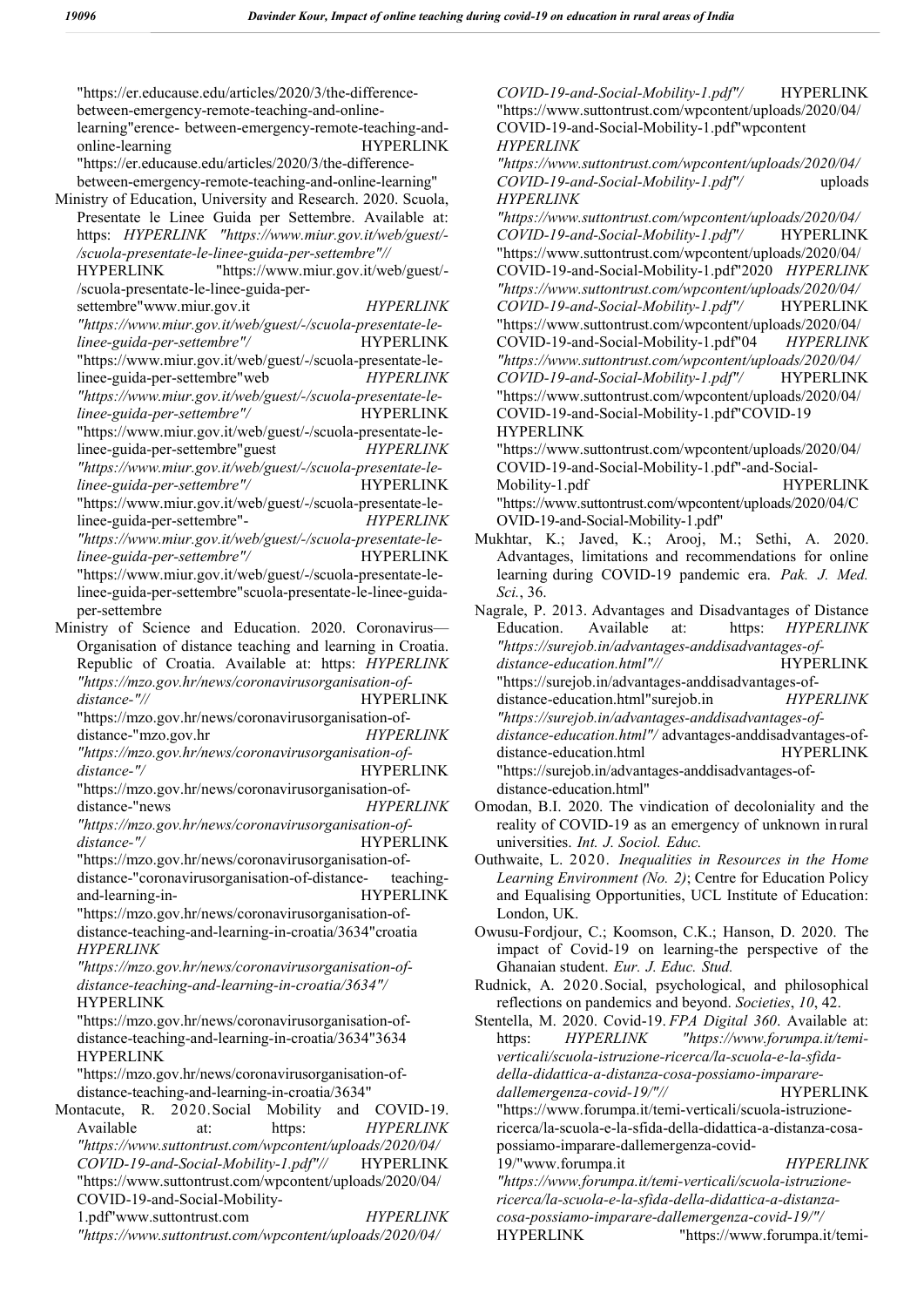verticali/scuola-istruzione-ricerca/la-scuola-e-la-sfidadella-didattica-a-distanza-cosa-possiamo-impararedallemergenza-covid-19/"temi-verticali *HYPERLINK "https://www.forumpa.it/temi-verticali/scuola-istruzionericerca/la-scuola-e-la-sfida-della-didattica-a-distanzacosa-possiamo-imparare-dallemergenza-covid-19/"/* HYPERLINK "https://www.forumpa.it/temiverticali/scuola-istruzione-ricerca/la-scuola-e-la-sfidadella-didattica-a-distanza-cosa-possiamo-impararedallemergenza-covid-19/"scuola-istruzione-ricerca *HYPERLINK "https://www.forumpa.it/temiverticali/scuola-istruzione-ricerca/la-scuola-e-la-sfidadella-didattica-a-distanza-cosa-possiamo-imparare* $d$ *allemergenza-covid-19/"/* "https://www.forumpa.it/temi-verticali/scuola-istruzionericerca/la-scuola-e-la-sfida-della-didattica-a-distanza-cosapossiamo-imparare-dallemergenza-covid-19/"la- scuola-ela-sfida-della-didattica-a-distanza-cosa-possiamo-impararedallemergenza- HYPERLINK "https://www.forumpa.it/temi-verticali/scuola-istruzionericerca/la-scuola-e-la-sfida-della-didattica-a-distanza-cosapossiamo-imparare-dallemergenza-covid-19/"Covid-19 HYPERLINK "https://www.forumpa.it/temiverticali/scuola-istruzione-ricerca/la-scuola-e-la-sfidadella-didattica-a-distanza-cosa-possiamo-impararedallemergenza-covid-19/"/ HYPERLINK "https://www.forumpa.it/temi-verticali/scuola-istruzionericerca/la-scuola-e-la-sfida-della-didattica-a-distanza-cosapossiamo-imparare-dallemergenza-covid-19/" Thomas, M.S.; Rogers, C. 2020. Education, the science of learning, and the COVID-19 crisis. *Prospects*, *1*. UNESCO. 2020. COVID-19 Educational Disruption and Response. Available at: https: *HYPERLINK "https://en.unesco.org/covid19"//* HYPERLINK "https://en.unesco.org/covid19"en.unesco.org *HYPERLINK "https://en.unesco.org/covid19"/* covid19 HYPERLINK "https://en.unesco.org/covid19" UNESCO. 2020. Distance Learning Solutions. Available at: https: *HYPERLINK "https://en.unesco.org/covid19/educationresponse/"//*

HYPERLINK

"https://en.unesco.org/covid19/educationresponse/"en.unesco.or g *HYPERLINK* 

*"https://en.unesco.org/covid19/educationresponse/"/* HYPERLINK

"https://en.unesco.org/covid19/educationresponse/"covid19 *HYPERLINK* 

*"https://en.unesco.org/covid19/educationresponse/"/* HYPERLINK

"https://en.unesco.org/covid19/educationresponse/"educationres ponse *HYPERLINK* 

*"https://en.unesco.org/covid19/educationresponse/"/* solutions HYPERLINK

"https://en.unesco.org/covid19/educationresponse/solutions"

UNESCO. 2020. Distance Learning Strategies in Response to COVID-19 School Closures. Available at: https://unesdoc.unesco.org/ark:*/*48223*/*pf0000373305

UNESCO. 2020. Education for Sustainable Development Goals: Learning Objectives. Available https://unesdoc.unesco.org/ark:*/*48223*/*pf0000247444

United Nations. 2020.Policy Brief: Education during COVID-19 and Beyond. Available at: https: *HYPERLINK "https://www.un.org/development/desa/dspd/wpcontent/uploads/sites/22/2020/08/sg\_policy\_brief\_covid-*19 and education august 2020.pdf"// **HYPERLINK** 

content/uploads/sites/22/2020/08/sg\_policy\_brief\_covid-19\_and\_education\_august\_2020.pdf"www.un.org *HYPERLINK "https://www.un.org/development/desa/dspd/wpcontent/uploads/sites/22/2020/08/sg\_policy\_brief\_covid-19\_and\_education\_august\_2020.pdf"/* development *HYPERLINK "https://www.un.org/development/desa/dspd/wpcontent/uploads/sites/22/2020/08/sg\_policy\_brief\_covid-*19\_and\_education\_august\_2020.pdf"/ HYPERLINK "https://www.un.org/development/desa/dspd/wpcontent/uploads/sites/22/2020/08/sg\_policy\_brief\_covid-19\_and\_education\_august\_2020.pdf"desa *HYPERLINK "https://www.un.org/development/desa/dspd/wpcontent/uploads/sites/22/2020/08/sg\_policy\_brief\_covid-*19 and education august  $2020.pdf''/$  HYPERLINK "https://www.un.org/development/desa/dspd/wpcontent/uploads/sites/22/2020/08/sg\_policy\_brief\_covid-19\_and\_education\_august\_2020.pdf"dspd *HYPERLINK "https://www.un.org/development/desa/dspd/wpcontent/uploads/sites/22/2020/08/sg\_policy\_brief\_covid-*19 and education august 2020.pdf"/ HYPERLINK "https://www.un.org/development/desa/dspd/wpcontent/uploads/sites/22/2020/08/sg\_policy\_brief\_covid-19\_and\_education\_august\_2020.pdf"wp-content *HYPERLINK "https://www.un.org/development/desa/dspd/wpcontent/uploads/sites/22/2020/08/sg\_policy\_brief\_covid-*19 and education august  $2020.pdf''/$  HYPERLINK "https://www.un.org/development/desa/dspd/wpcontent/uploads/sites/22/2020/08/sg\_policy\_brief\_covid-19\_and\_education\_august\_2020.pdf"uploads *HYPERLINK "https://www.un.org/development/desa/dspd/wpcontent/uploads/sites/22/2020/08/sg\_policy\_brief\_covid-*19\_and\_education\_august\_2020.pdf"/ HYPERLINK "https://www.un.org/development/desa/dspd/wpcontent/uploads/sites/22/2020/08/sg\_policy\_brief\_covid-19\_and\_education\_august\_2020.pdf"sites *HYPERLINK "https://www.un.org/development/desa/dspd/wpcontent/uploads/sites/22/2020/08/sg\_policy\_brief\_covid-*19 and education august 2020.pdf"/ HYPERLINK "https://www.un.org/development/desa/dspd/wpcontent/uploads/sites/22/2020/08/sg\_policy\_brief\_covid-19\_and\_education\_august\_2020.pdf"22 *HYPERLINK "https://www.un.org/development/desa/dspd/wpcontent/uploads/sites/22/2020/08/sg\_policy\_brief\_covid-*19 and education august 2020.pdf"/ HYPERLINK "https://www.un.org/development/desa/dspd/wpcontent/uploads/sites/22/2020/08/sg\_policy\_brief\_covid-19\_and\_education\_august\_2020.pdf"2020 *HYPERLINK "https://www.un.org/development/desa/dspd/wpcontent/uploads/sites/22/2020/08/sg\_policy\_brief\_covid-*19 and education august 2020.pdf"/ HYPERLINK "https://www.un.org/development/desa/dspd/wpcontent/uploads/sites/22/2020/08/sg\_policy\_brief\_covid-19\_and\_education\_august\_2020.pdf"08 *HYPERLINK "https://www.un.org/development/desa/dspd/wpcontent/uploads/sites/22/2020/08/sg\_policy\_brief\_covid-*19 and education august  $2020.pdf''/$  HYPERLINK "https://www.un.org/development/desa/dspd/wpcontent/uploads/sites/22/2020/08/sg\_policy\_brief\_covid-19 and education august 2020.pdf"sg\_policy\_brief HYPERLINK "https://www.un.org/development/desa/dspd/wpcontent/uploads/sites/22/2020/08/sg\_policy\_brief\_covid-19 and education august 2020.pdf"Covid-19 HYPERLINK "https://www.un.org/development/desa/dspd/wp-

content/uploads/sites/22/2020/08/sg\_policy\_brief\_covid-

"https://www.un.org/development/desa/dspd/wp-